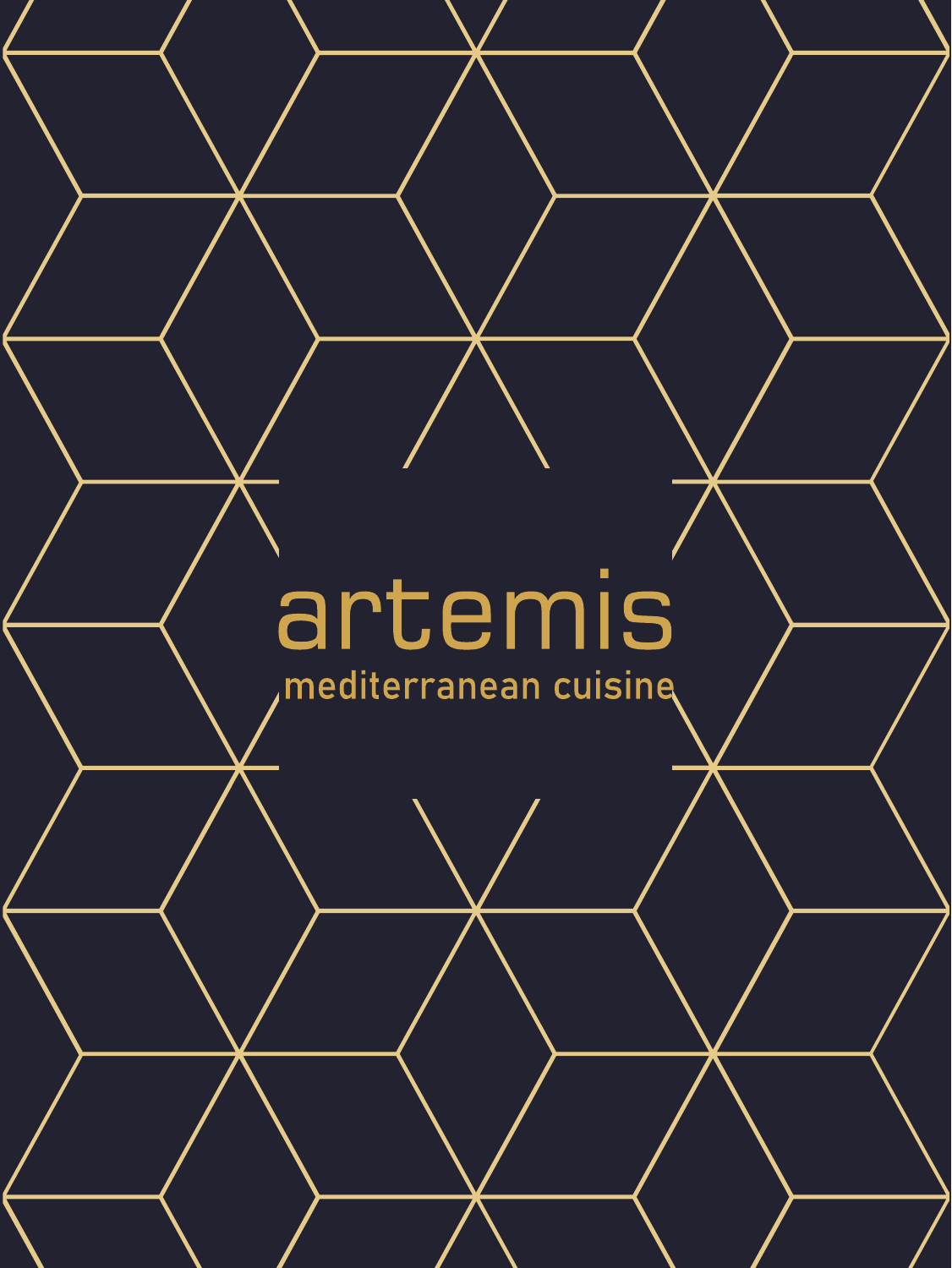# **Gustari/Starters**

| Feta Bouyourdi 250 gr<br>Brânză feta, roșii, ardei verde iute, coaptă în cuptor<br>Feta cheese, tomatoes, green hot peppers baked in the oven                                                                                                          | <b>24 RON</b> |
|--------------------------------------------------------------------------------------------------------------------------------------------------------------------------------------------------------------------------------------------------------|---------------|
| Hummus 150gr<br>Naut, tahini, usturoi, chimen<br>Chickpeas, tahini, garlic, cumin                                                                                                                                                                      | <b>20 RON</b> |
| Hummus cu carne 180gr<br>Naut, tahini, usturoi, chimen, carne vita<br>Chickpeas, tahini, garlic, cumin, beef meat                                                                                                                                      | <b>24 RON</b> |
| Tzatziki 150gr<br>Iaurt grecesc cu usturoi si castraveti<br>Greek yogurt with garlic and cucumbers                                                                                                                                                     | <b>20 RON</b> |
| Tyrokafteri 150 gr<br>Iaurt grecesc cu branza feta si ardei rosu iute<br>Greek yogurt with feta cheese and red hot pepper                                                                                                                              | <b>18 RON</b> |
| Halloumi 230 gr<br>Branza halloumi, salata verde, masline si oregano<br>Halloumi cheese with lettuce, olives and oregano                                                                                                                               | <b>26 RON</b> |
| <b>Baba Ganoush 150gr</b><br>Vinete, usturoi, pasta susan, patrunjel<br>Eggplant, garlic, sesame paste, parsley                                                                                                                                        | <b>22 RON</b> |
| Tyrosalata 150gr<br>Iaurt grecesc cu branza feta<br>Greek yogurt with feta cheese                                                                                                                                                                      | <b>18 RON</b> |
| Salata de Vinete 150gr<br>Vinete, rosii, ceapa rosie<br>Eggplant, tomatoes, red onions                                                                                                                                                                 | <b>20 RON</b> |
| <b>Artemis Meze 320gr</b><br>Trei selectiii dintre Hummus,Tzatziki,Salata de Vinete,Tyrosalata,<br>Tyrokafteri,Baba Ganoush<br>3 selections from Hummus, Tzatziki, Salata de Vinete, Tyrosalata,<br>Tyrokafteri, Baba Ganoush                          | <b>38 RON</b> |
| Mini-pitas 500gr<br>Selectie de 6 mini-pita grecesti cu Hummus,Tzatziki,<br>Salata de Vinete, Tyrosalata, Tyrokafteri, Baba Ganoush<br>Selection of 6 mini greek pitas with Hummus, Tzatziki, Salata de Vinete,<br>Tyrosalata,Tyrokafteri,Baba Ganoush | <b>48 RON</b> |
| Ras Asfour de vita 250gr                                                                                                                                                                                                                               | <b>42 RON</b> |
| Beef Ras asfour<br>Ras Asfour de pui 250gr<br>Chicken Ras asfour                                                                                                                                                                                       | <b>36 RON</b> |

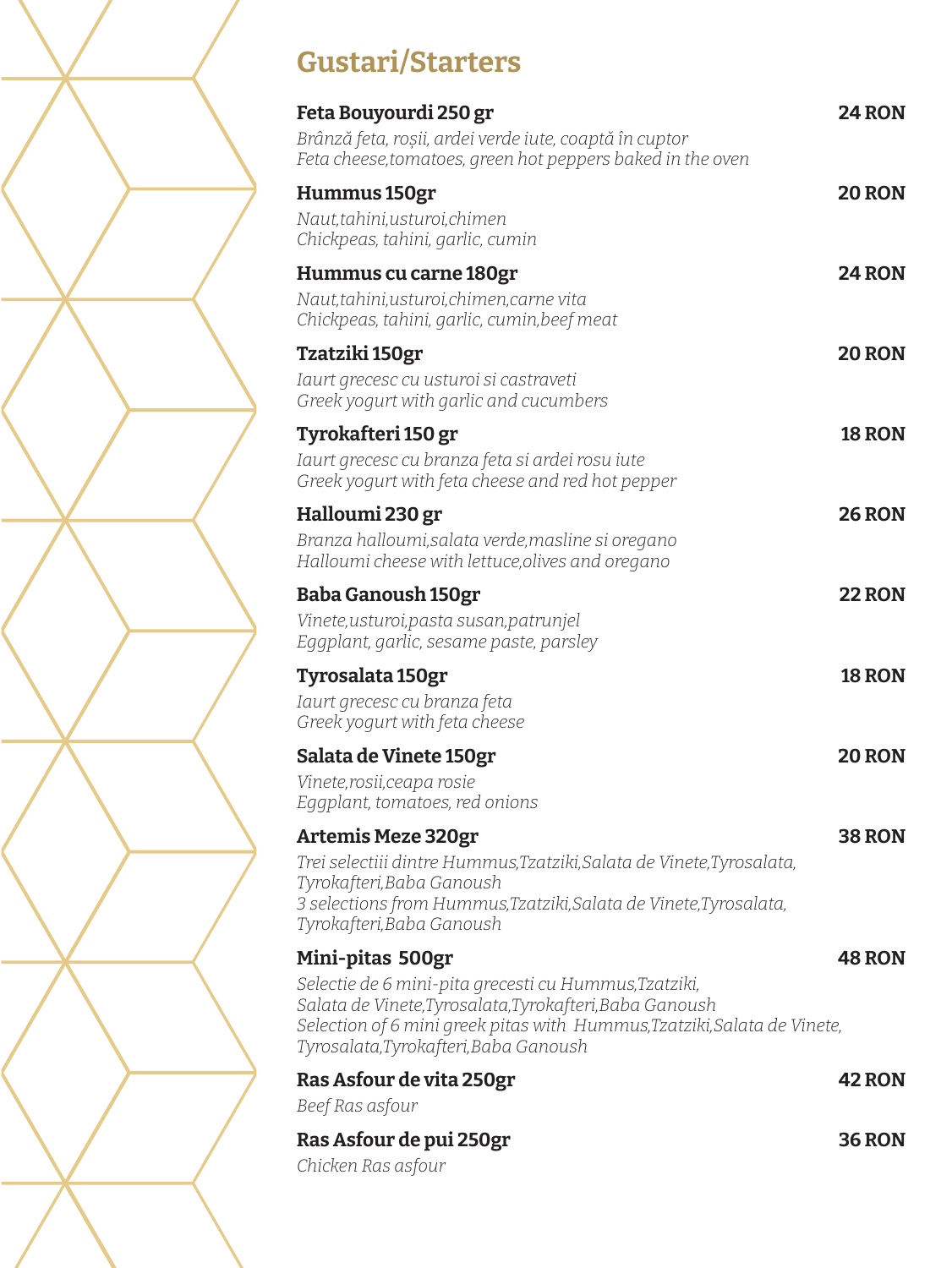## **Platou cu Branzeturi (2 persoane) 500 gr. 58 RON**

*Cheese Plateau for 2 persons Blue Cheese,Parmesan,Gouda,Cheddar*

## **Platou cu Mezeluri (2 persoane) 500 gr. 58 RON**

*Cold Meat Plateau for 2 persons Sunca de porc,sunca de curcan,salam rustic,salam picant,carnati,salata verde,rosii Pork Ham,Turkey Ham,salami,spicy salami,sausage,lettuce,tomatoes*

# **Salate/Salads**

| Tabouleh 200 gr<br>Patrunjel, bulgur, ceapa rosie, rosii, sos de rodii<br>Parsley, bulgur, red onion, tomatoes, pomegranate sauce                  | <b>22 RON</b> |
|----------------------------------------------------------------------------------------------------------------------------------------------------|---------------|
| Salata Verde 250 gr<br>Salată verde cu ceapă verde și mărar<br>Lettuce with green onions and dill                                                  | <b>20 RON</b> |
| Salata cu Ton 250 gr<br>Salată verde, ton, rosii, ceapa rosie, porumb, castraveti,<br>Lettuce with tuna, tomatoes, red onion, corn and cucumber    | <b>32 RON</b> |
| Salata Bulgareasca 250gr<br>Salata verde, rosii, castraveti, sunca de pui, ou, ardei,<br>Lettuce with tomatoes, cucumber, chicken ham, egg, pepper | <b>28 RON</b> |
| Salata Greceasca 250 gr<br>Greek Salad                                                                                                             | <b>30 RON</b> |
| Salata Caesar 250gr<br>Caesar Salad                                                                                                                | <b>34 RON</b> |
| Copan 250gr<br>Rosii, castraveti, ceapa verde si patrunjel<br>Tomatoes, cucumbers, green onions and parsley                                        | <b>24 RON</b> |
| <b>Supe/Soups</b>                                                                                                                                  |               |
| Supa crema de Spanac 350 gr.<br>Spinach Cream Soup                                                                                                 | <b>24 RON</b> |
| Supa crema de linte 350 gr.<br>Lentil Soup                                                                                                         | <b>23 RON</b> |
| Ciorba zilei 350gr.<br>Soup of the day                                                                                                             | <b>22 RON</b> |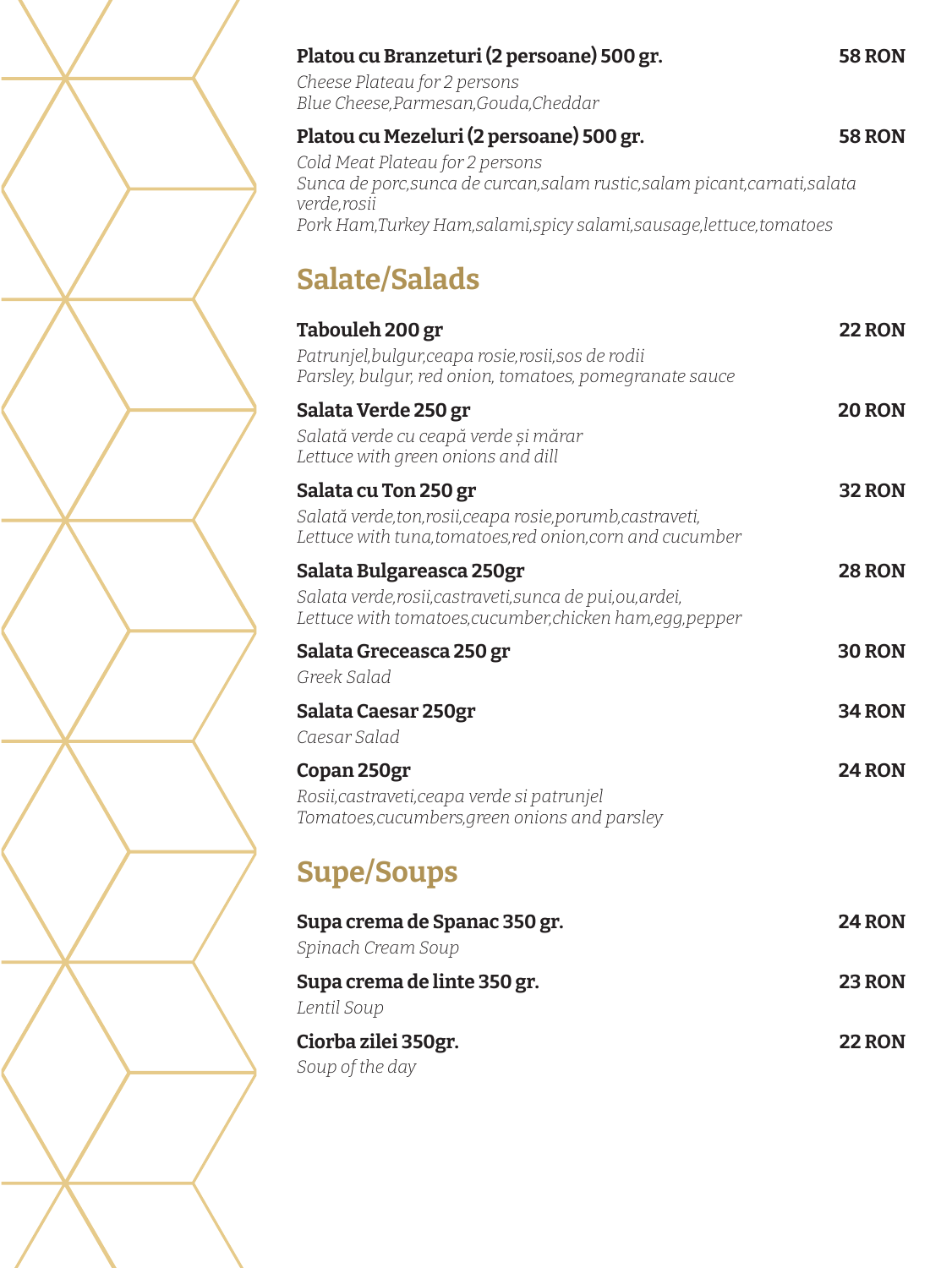# **Paste/Pasta**

| Tagliatele cu Fructe de Mare 450 gr.<br>Seafood Tagliatelle              | <b>42 RON</b> |
|--------------------------------------------------------------------------|---------------|
| Penne cu Vita și Sos Roze 450 gr.<br>Penne Rosa with Beef                | <b>38 RON</b> |
| Penne cu Somon 350gr<br>Penne with Salmon                                | <b>38 RON</b> |
| Spaghete cu trufe si porcini 350gr<br>Spaghetti with truffle and porcini | <b>38 RON</b> |
| Penne cu patru branzeturi 350 gr<br>Four-Cheese Penne                    | <b>34 RON</b> |
| Spaghete Carbonara 300gr<br>Spaghetti Carbonara                          | <b>34 RON</b> |
| Penne Primavera 350gr<br>Penne Primavera                                 | <b>32 RON</b> |
| Spaghete Pomodorini 350gr<br>Spaghetti Pomodoro                          | <b>30 RON</b> |

# **Carne/Meat**

## **Adana Kebab 350 gr 44 RON**

*Kebab picant din carne de vita si oaie acompaniata cu salata de varza si ceapa Spicy Kebab of beef and lamp meat accompanied with cabbage and onion salad*

## **Urfa Kebab 350 gr 44 RON**

*Kebab din carne de vita si oaie acompaniata cu salata de varza si ceapa Kebab of beef and lamp meat accompanied with cabbage and onion salad*

## **Kebab cu usturoi 350 gr. 45 RON**

*Kebab din carne de vita si oaie cu usturoi acompaniata cu salata de varza si ceapa*

*Kebab of beef and lamp meat with garlic accompanied with cabbage and onion salad*

## **Kebab Giaourtlou 350 gr 46 RON**

*Kebab din carne de vita si oaie,pita greceasca,ezme ,sos de iaurt grecesc Kebab of beef and lamp meat,greek pita bread,ezme,greek yogurt sauce*

## **Gyros Pui portie 350 gr 42 RON**

*Gyros de pui cu cartofi prajiti,pita greceasca,tzatziki,rosii si ceapa Chicken gyros with fried potatoes,greek pita bread,tzatziki,tomatoes and onions*

## **Souvlaki Pui 350 gr 42 RON**

*Frigarui de Pui cu cartofi prajiti,pita greceasca,tzatziki,rosii si ceapa Chicken skewers with fried potatoes,greek pita bread,tzatziki,tomatoes, onions*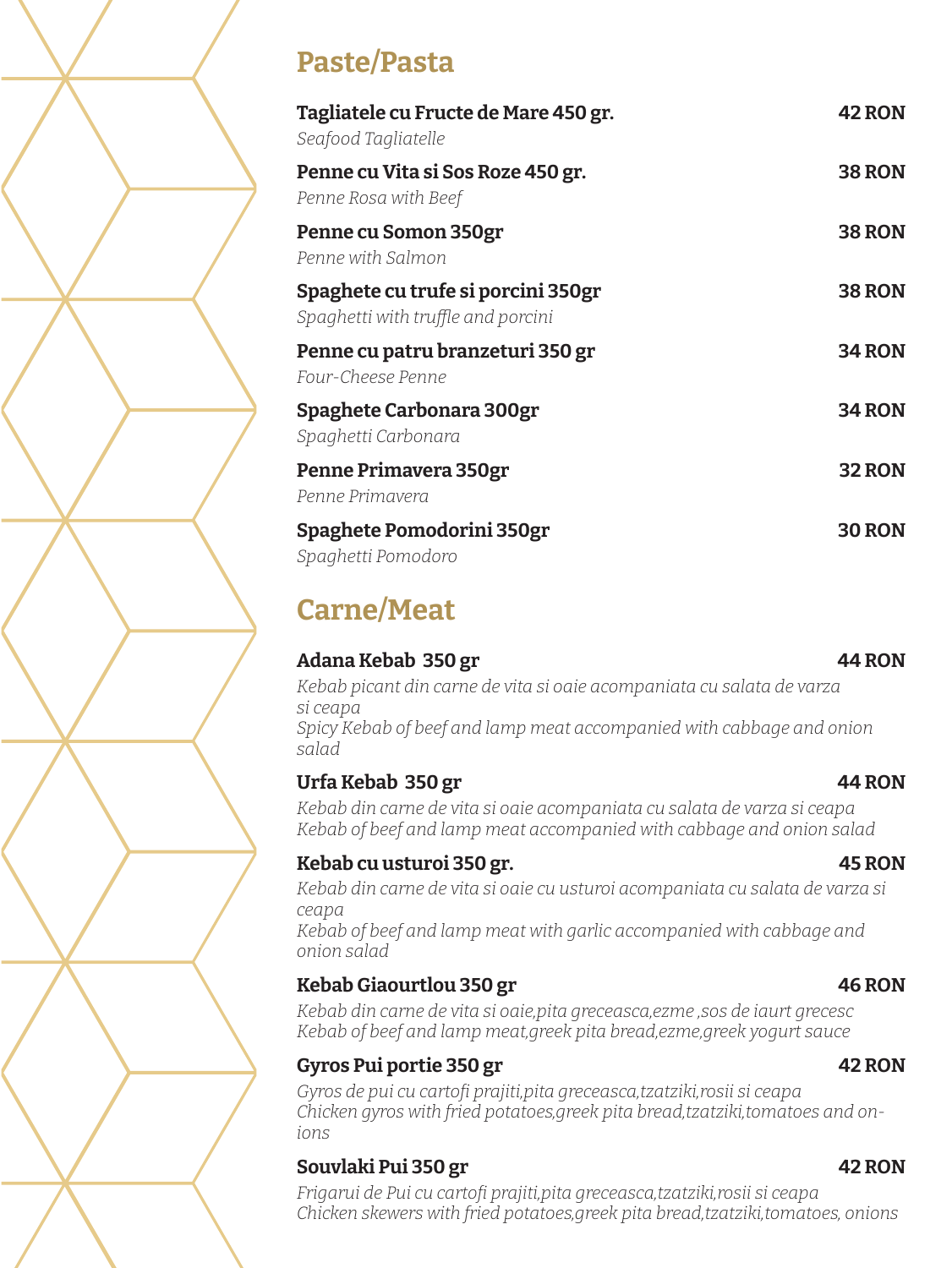| Frigarui de Pui 350 gr<br>Frigarui de Pui acompaniat cu salata de varza si ceapa<br>Chicken skewers accompanied with cabbage and onion salad                                                                  | <b>42 RON</b>  |
|---------------------------------------------------------------------------------------------------------------------------------------------------------------------------------------------------------------|----------------|
| Frigarui de Vita 350 gr<br>Frigarui de vita acompaniat cu salata de varza si ceapa<br>Beef skewers accompanied with cabbage and onion salad                                                                   | <b>48 RON</b>  |
| Frigarui de Berbecut 350 gr<br>Frigarui de berbecut acompaniat cu salata de varza si ceapa<br>Lamp skewers accompanied with cabbage and onion salad                                                           | <b>48 RON</b>  |
| Snitel Crocant de Curcan cu Branza Feta Maruntita 450 gr<br>Crispy Turkey Schnitzel with Crushed Feta Cheese                                                                                                  | <b>45 RON</b>  |
| Snitel Crocant de Vita 450 gr<br>Crispy Angus Beef Schnitzel                                                                                                                                                  | <b>52 RON</b>  |
| Artemis Signature Burger 500 gr                                                                                                                                                                               | <b>42 RON</b>  |
| Tigaie picanta de pui 400 gr.<br>Spicy Pan Fried Chicken                                                                                                                                                      | <b>36 RON</b>  |
| Tigaie picanta de vita 400 gr.<br>Spicy Pan Fried Beef                                                                                                                                                        | <b>46 RON</b>  |
| Pita Club Sandwich cu gyros de pui 400 gr.<br>Club Sandwich cu gyros de pui, pita greceasca si cartofi prajiti<br>Greek Pita Club Sandwich with chicken gyros and fried potatoes                              | <b>38 RON</b>  |
| Piept de Curcan la Gratar 250 gr.<br>Grilled Turkey Breast                                                                                                                                                    | <b>34 RON</b>  |
| Cotlet de Berbecut la Gratar 350gr<br>Cotlet de berbecut cu sos miere cu mustar si sos picant<br>Grilled Lamb Chops with Honey & Mustard Sauce and spicy sauce                                                | <b>58 RON</b>  |
| Mix Grill 1.1 kg<br>(2 persoane/2 persons)<br>1 kebab adana,1 kebab urfa,1 kebab cu usturoi, gyros pui,2 souvlaki de pui,<br>1 kebab adana,1 kebab urfa,1 kebab with garlic, chicken gyros,2 chicken skewers, | <b>120 RON</b> |
| Muschi de vita 300 gr<br>Beef Tenderloin                                                                                                                                                                      | <b>95 RON</b>  |
| <b>Peste/Seafood</b>                                                                                                                                                                                          |                |
| Midii in sos de vin 500gr<br>Steamed Mussels with White Wine Sauce                                                                                                                                            | <b>44 RON</b>  |
| Midii in sos tomat 500gr<br>Steamed Mussels with Tomato Sauce                                                                                                                                                 | <b>44 RON</b>  |
| Midii a la crem 500gr<br>Steamed Mussels with Creme Fraiche                                                                                                                                                   | <b>44 RON</b>  |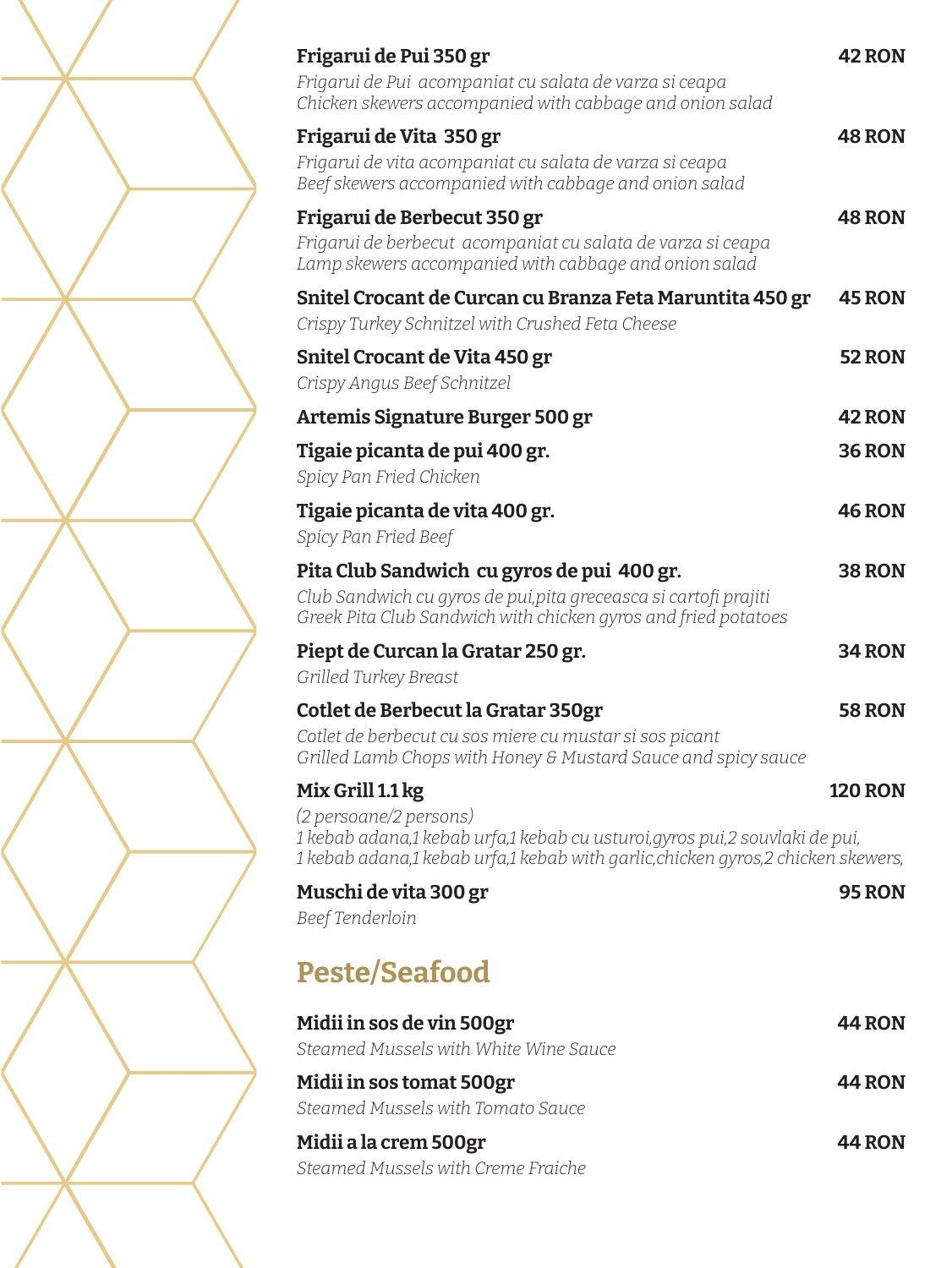| Creveti Black Tiger in Sos de Unt si Lamaie 400gr<br>Black Tiger Prawns with Lemon-Garlic Butter                       | <b>49 RON</b>  |
|------------------------------------------------------------------------------------------------------------------------|----------------|
| Creveti Piri-Piri (picant) 400gr<br>Spicy Piri-Piri Prawns                                                             | <b>49 RON</b>  |
| Caracatica la Gratar cu Rucola și Rosii Cherry 450gr<br>Grilled Octopus with Arugula Salad & Cherry Tomatoes           | <b>69 RON</b>  |
| Dorada la Gratar 300gr<br>Grilled Sea bass                                                                             | <b>47 RON</b>  |
| Calamar Baby Fritti 350 gr<br>Deep Fried Baby Calamari                                                                 | <b>44 RON</b>  |
| Platou fructe de mare 1 kg<br>Seafood Mix Plateau                                                                      | <b>155 RON</b> |
| Paella 800 gr<br>(pentru 2 persoane/for 2 persons)<br>Midii, Creveti, Calamar Baby, Orez Bomba, Rosii, Usturoi, Sofran | <b>98 RON</b>  |

| Cartofi rumeniti la cuptor cu usturoi si patrunjel 300 gr<br>Potatoes in the oven with garlic and parsley          | <b>18 RON</b> |
|--------------------------------------------------------------------------------------------------------------------|---------------|
| Cartofi rumeniti la cuptor cu branza kefalotyri, usturoi si patrunjel<br>300 gr                                    | <b>20 RON</b> |
| Potatoes in the oven with kefalotyri cheese, garlic and parsley                                                    |               |
| Cartofi prajiti proaspeti taiati cu oregano si sare 300 gr<br>French fries with salt and oregano                   | <b>16 RON</b> |
| Cartofi prajiti proaspeti taiati cu kefalotyri, oregano si sare 300 gr                                             | <b>18 RON</b> |
| French fries with kefalotyri cheese, oregano and salt                                                              |               |
| Dovlecei prajiti cu sos de iaurt, marar si sumak 300 gr<br>Fried zucchini with greek yoghurt sauce, dill and sumac | <b>24 RON</b> |
| Piure de cartofi cu ierburi aromatice 200 gr<br>Potato puree with herbs                                            | <b>18 RON</b> |
| Legume la gratar 200gr<br>Grilled Vegetables                                                                       | <b>20 RON</b> |
| Orez Picant 200gr<br>Spicy rice                                                                                    | <b>20 RON</b> |
| Ceapa Alba cu Sumak și Ulei de Masline 100gr<br>White Onion with Sumac and Olive Oil                               | <b>12 RON</b> |
| Varza Alba cu Ulei de Masline 100 gr.<br>White Cabbage with Olive Oil                                              | <b>14 RON</b> |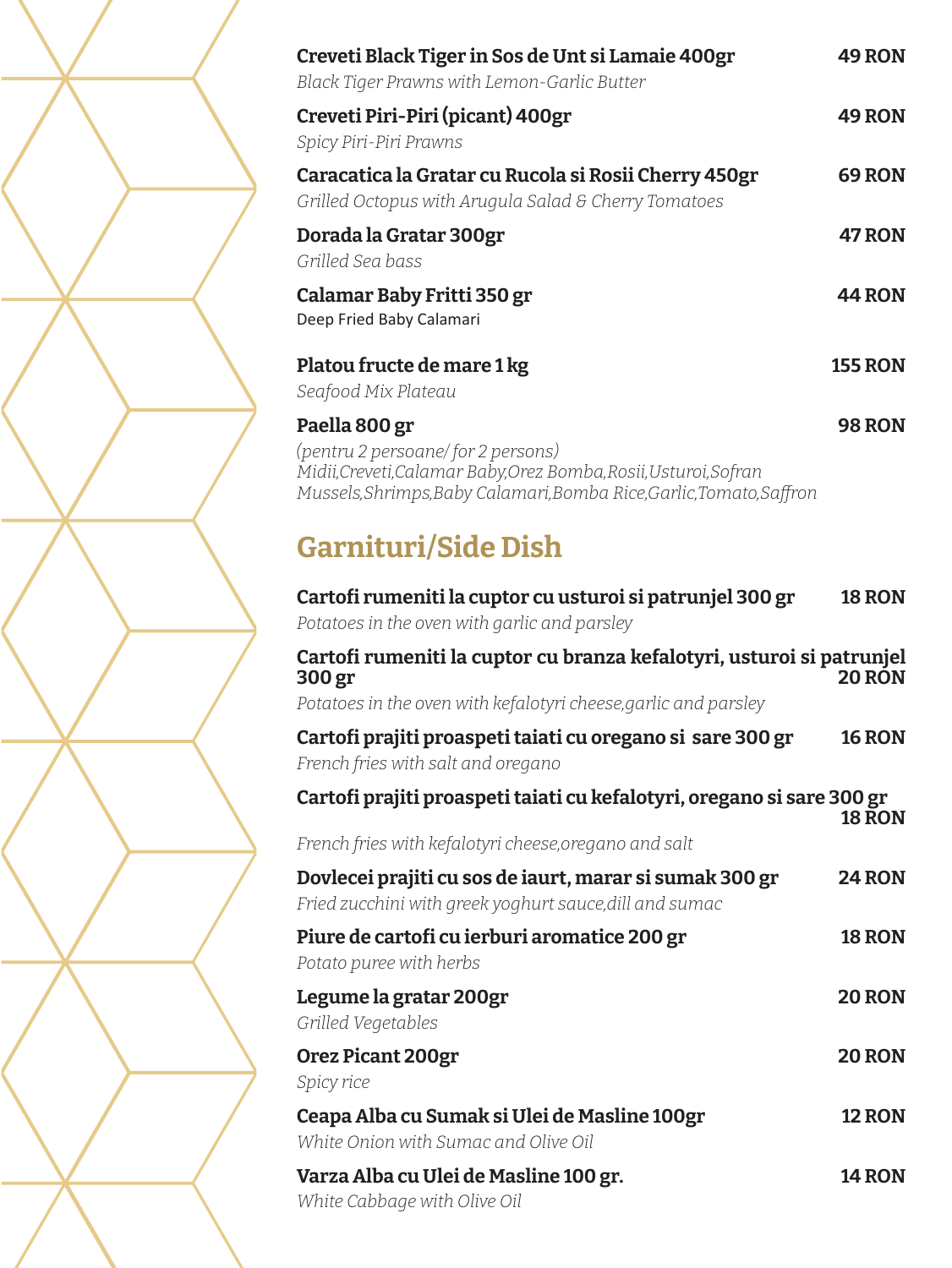### **Cos Paine 8 RON**

*Bread Basket (Bread,Arabic Pita,Greek Pita Bread)*

# **Deserturi/Desserts**

| <b>Cheesecake 150gr</b>              | <b>24 RON</b> |
|--------------------------------------|---------------|
| Tort de Biscuiti/Biscuit Cake 150gr  | <b>24 RON</b> |
| Pavlova 160gr                        | <b>28 RON</b> |
| Tort cu rodie/Pomegranate Cake 160gr | <b>26 RON</b> |
| Galaktoboureko 200gr                 | <b>18 RON</b> |
| Baklava 200 gr                       | <b>20 RON</b> |
| Cataifi 200gr                        | <b>18 RON</b> |
| Inghetata mix 4 cupe 150 gr          | <b>16 RON</b> |
| Ice-cream mix 4 cups                 |               |
|                                      |               |

# **Iaurt grecesc cu nuca si miere de albine 250gr 16 RON**

*Greek yogurt with walnuts and honey*

Pentru pregatirea preparatelor folosim ulei de masline extravirgin. For the preparation of our dishes we use extra virgin olive oil.

Va rugam sa ne informati pentru eventuale alergii. Please inform us for potential allergies.

Consumatorul nu este obligat sa plateasca daca nu primeste bonul fiscal. Guest is not obliged to pay, if the notice of payment has not been received (receipt-invoice).

Preturile sunt exprimate in RON si includ toate taxele. All prices are in RON and include all taxes.